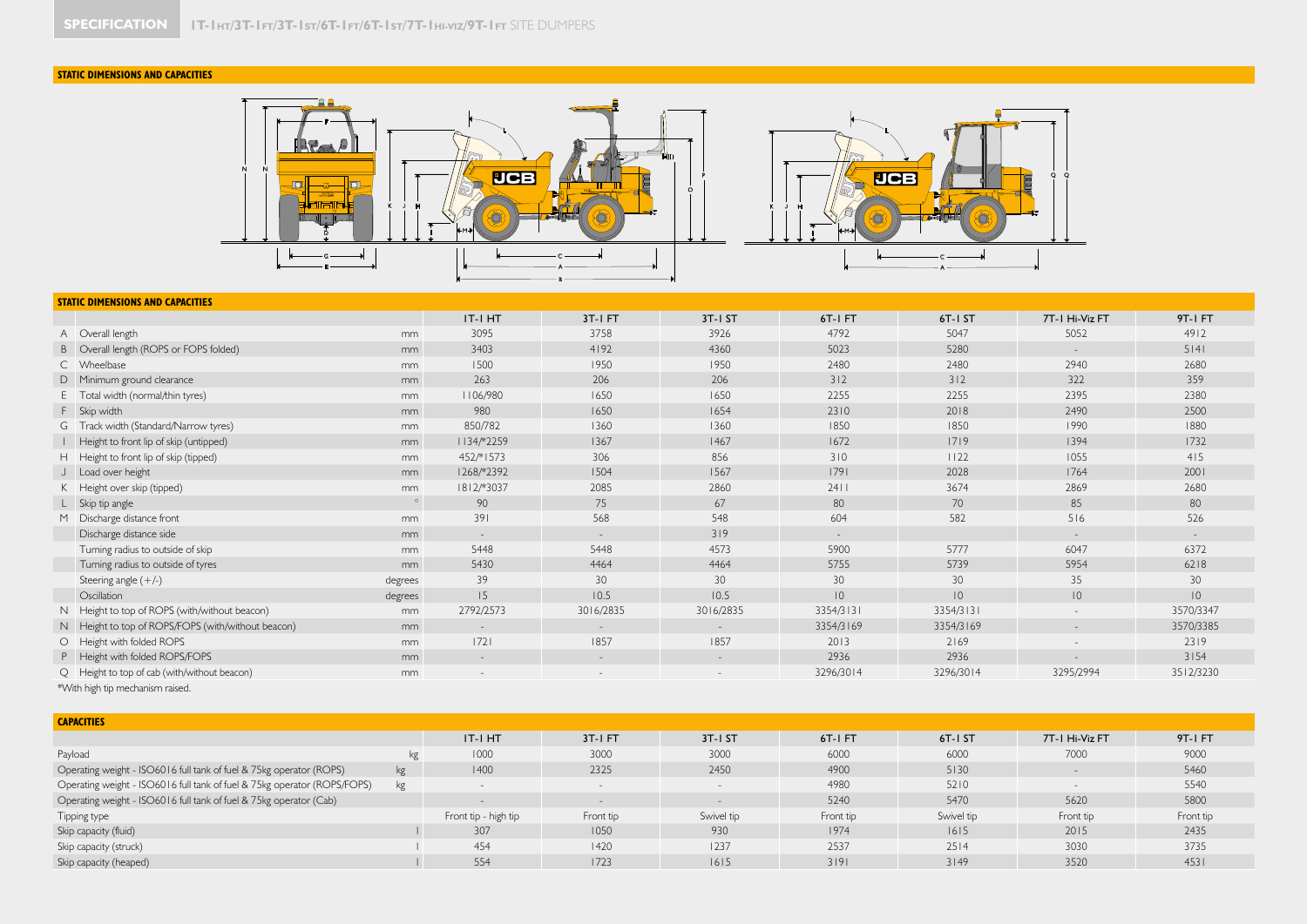| <b>ENGINE</b>                                      |           |                     |                                   |              |                            |          |                |         |  |  |
|----------------------------------------------------|-----------|---------------------|-----------------------------------|--------------|----------------------------|----------|----------------|---------|--|--|
|                                                    |           | IT-I HT             | $3T-IFT$                          | $3T-I ST$    | 6T-IFT                     | $6T-1ST$ | 7T-1 Hi-Viz FT | 9T-1 FT |  |  |
| Engine model                                       |           | Kubota D905         | <b>JCB EcoMAX</b><br>Kubota D1703 |              |                            |          |                |         |  |  |
| Capacity                                           | CC        | 898                 |                                   | 4400<br>1647 |                            |          |                |         |  |  |
| Aspiration                                         |           | Naturally Aspirated | <b>Naturally Aspirated</b>        |              | Turbocharged               |          |                |         |  |  |
| Cylinders                                          |           |                     |                                   |              |                            |          |                |         |  |  |
| Max. gross power to SAE J1995/ISO 14396<br>kW (hp) |           | 15.5(20.8)          | 27.4(36.8)                        |              | 55(74)                     |          |                |         |  |  |
| Max. torque                                        | <b>Nm</b> | 55.8                |                                   | 111.7        | 400                        |          |                |         |  |  |
| Emissions compliance                               |           | EU Stage 3A         | EU Stage 3A                       |              | EU Stage 3B / Tier 4 Final |          |                |         |  |  |

| <b>TRANSMISSION</b>                               |           |                                                                             |                                                            |                                                                                      |                                           |            |                  |  |  |  |  |
|---------------------------------------------------|-----------|-----------------------------------------------------------------------------|------------------------------------------------------------|--------------------------------------------------------------------------------------|-------------------------------------------|------------|------------------|--|--|--|--|
|                                                   |           | I-THT                                                                       | <b>3T MANUAL</b>                                           | 3T HYDROSTATIC                                                                       | 6T                                        | 7T         | 9T               |  |  |  |  |
| Type                                              |           | Hydrostatic pump to<br>4 hydraulic wheel motors                             | Manual gearbox via transfer box<br>to front and rear axles | Hydrostatic motor via transfer box<br>to front and rear axles                        | Powershuttle                              |            |                  |  |  |  |  |
| Tyre size                                         |           | $255 / 75 \times 15.3 \times 8$ ply<br>(option $7.0 \times 12$ narrow tyre) | $295/80 \times 15.3$ (10 ply)                              | $295/80 \times 15.3$ (10 ply)                                                        | 405-70-20 I 4PR                           |            | 500-60-22.5 I6PR |  |  |  |  |
| <b>Drive</b>                                      |           | Hydrostatic 1/1                                                             | Manual - 3 Forward / I Reverse                             | $2/2$ (High and low range $-$<br>forward and reverse)<br>Hydrostatic - permanent 4WD | 4 / 4 Forward and reverse - permanent 4WD |            |                  |  |  |  |  |
| Max. travel speed (unladen) Ist gear              | mph (kph) | 7.4(11.9)                                                                   | 2.9(4.8)                                                   | 5.0 (8) - Tortoise                                                                   | 3.1(5.0)                                  | 2.8(4.5)   | 2.8(4.5)         |  |  |  |  |
| Max. travel speed (unladen) 2nd gear<br>mph (kph) |           | $-$                                                                         | $6.8$ (11)                                                 | $13.7(22) - Hare$                                                                    | 5.0(8.1)<br>4.7(7.5)                      |            | 4.7(7.5)         |  |  |  |  |
| Max. travel speed (unladen) 3rd gear              | mph (kph) | $\qquad \qquad -$                                                           | 12.4(20)                                                   | $\qquad \qquad -$                                                                    | 9.4(15.2)                                 | 8.8(14.1)  | 8.8(14.1)        |  |  |  |  |
| Max. travel speed (unladen) 4th gear              | mph (kph) | $\overline{\phantom{a}}$                                                    | $-$                                                        | $\overline{a}$                                                                       | 15.9(25.6)                                | 15.3(24.7) | 15.3(24.7)       |  |  |  |  |

| <b>ELECTRICAL SYSTEM</b> |    |       |                  |                       |  |     |    |  |  |  |
|--------------------------|----|-------|------------------|-----------------------|--|-----|----|--|--|--|
|                          |    | I-THT | <b>3T MANUAL</b> | <b>3T HYDROSTATIC</b> |  |     | 9T |  |  |  |
| System voltage           |    |       |                  |                       |  |     |    |  |  |  |
| Alternator output        |    |       |                  | 60                    |  |     |    |  |  |  |
| Battery capacity         | Ah |       |                  | 80                    |  | 110 |    |  |  |  |

| <b>SERVICE FILL CAPACITIES</b> |  |        |                  |                |    |           |          |  |  |
|--------------------------------|--|--------|------------------|----------------|----|-----------|----------|--|--|
|                                |  | I-T HT | <b>3T MANUAL</b> | 3T HYDROSTATIC | 61 |           | $\sim$ 1 |  |  |
| Hydraulic tank                 |  |        |                  |                |    | <b>PO</b> |          |  |  |
| Fuel tank                      |  |        |                  |                |    | $\cup$    |          |  |  |

| <b>BRAKING</b> |                                                  |                                                        |                                               |
|----------------|--------------------------------------------------|--------------------------------------------------------|-----------------------------------------------|
|                | <b>I-THT</b>                                     |                                                        | 6T-1, 7T-1 & 9T-1                             |
| Working brake  | Hydrostatic dynamic braking on rear wheel motors | Multi-plate in-board oil immersed discs on front axle  | Foot brake-oil immersed discs on front/rear   |
| Parking brake  | Hydrostatic dynamic braking on rear wheel motors | Over centre handbrake-oil immersed discs on front axle | Over centre parking brake-dry disc on gearbox |